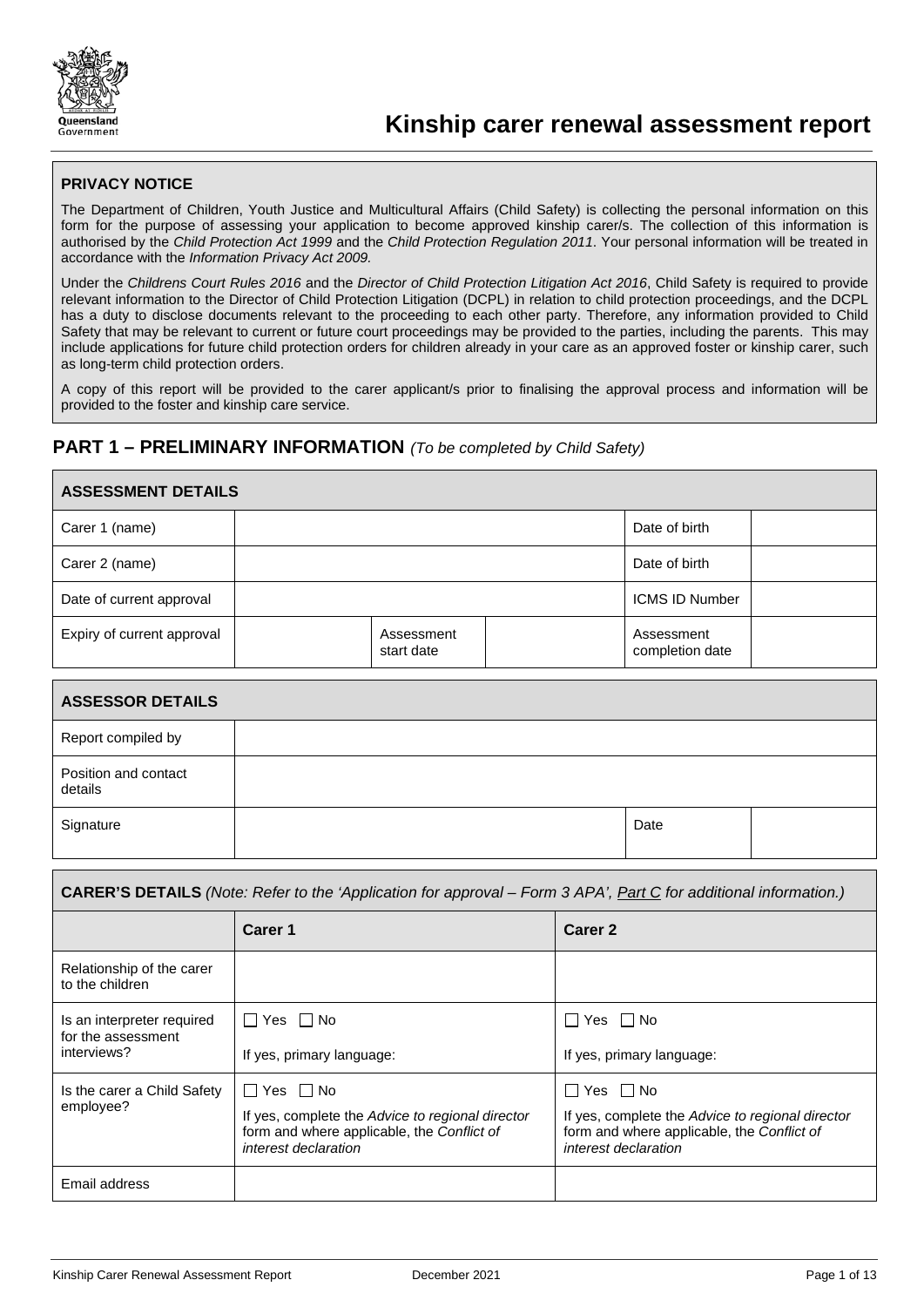

# **Kinship Carer Renewal Assessment Report**

| SUBJECT CHILDREN DETAILS (Refer to the Form 3 APA, Part D for additional information.) |             |            |                                                  |
|----------------------------------------------------------------------------------------|-------------|------------|--------------------------------------------------|
| Name of child (add an attachment<br>if required)                                       | <b>CSSC</b> | <b>CSO</b> | <b>Current case</b><br>plan Y/N - if Y<br>attach |
|                                                                                        |             |            |                                                  |
|                                                                                        |             |            |                                                  |
|                                                                                        |             |            |                                                  |
|                                                                                        |             |            |                                                  |
|                                                                                        |             |            |                                                  |

| <b>GENOGRAM, ECOMAP AND/OR ABORIGINAL FAMILY CIRCLE</b> (If updated since the previous assessment, |
|----------------------------------------------------------------------------------------------------|
| include or attach the subject children's Genogram, ecomap and/or Aboriginal family circle.)        |

## **CHILD SAFETY'S CONTACT WITH THE CARER**

## **Child Safety Service Centre (CSSC) contact since previous assessment**

*(Note: For the preceding one or two year period, one or more Child Safety officers, or a staff member from a foster and kinship care service, will have been in regular contact with the carer to provide support to the carer and undertake case work with any children placed with the carer.)*

| CSSC name:   |                                                                                                                              | Frequency<br>of contact: | Type of<br>contact: |  |
|--------------|------------------------------------------------------------------------------------------------------------------------------|--------------------------|---------------------|--|
|              | Placement Services Unit (PSU) contact since previous assessment (if applicable)                                              |                          |                     |  |
| PSU name:    |                                                                                                                              | Frequency<br>of contact: | Type of<br>contact: |  |
| assessment.) | <b>Comments</b> (Note: Only provide comments if information provided by either the CSSC or PSU is of direct relevance to the |                          |                     |  |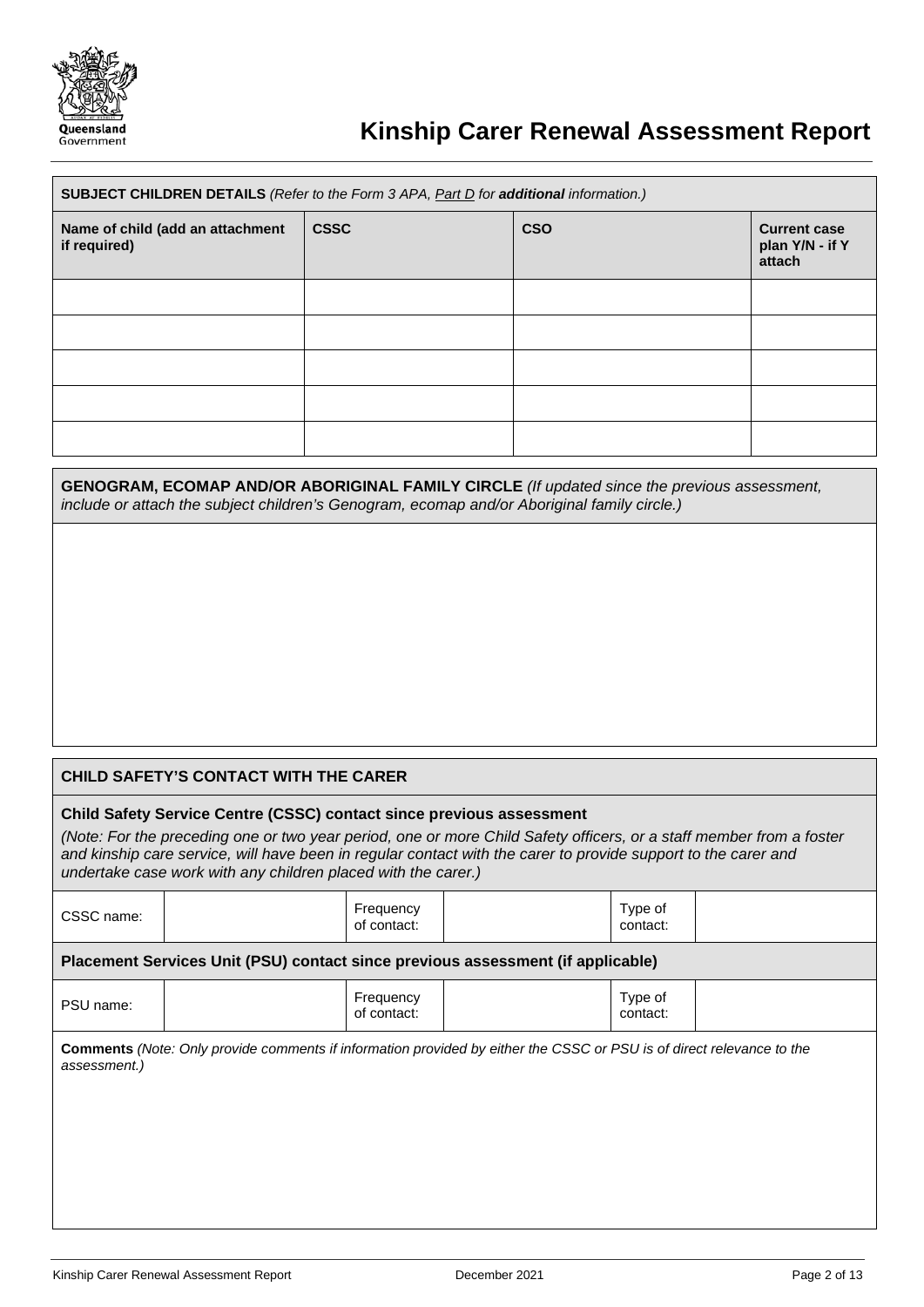

# **Kinship Carer Renewal Assessment Report**

| STANDARD OF CARE REVIEWS OR HARM REPORTS SINCE PREVIOUS ASSESSMENT |                                  |                                                                                                        |  |
|--------------------------------------------------------------------|----------------------------------|--------------------------------------------------------------------------------------------------------|--|
| Date (add an<br>attachment if<br>required)                         | <b>Brief summary of concerns</b> | <b>Outcome</b><br>(Note: Include brief information regarding how the<br>concerns have been addressed.) |  |
|                                                                    |                                  |                                                                                                        |  |
|                                                                    |                                  |                                                                                                        |  |
|                                                                    |                                  |                                                                                                        |  |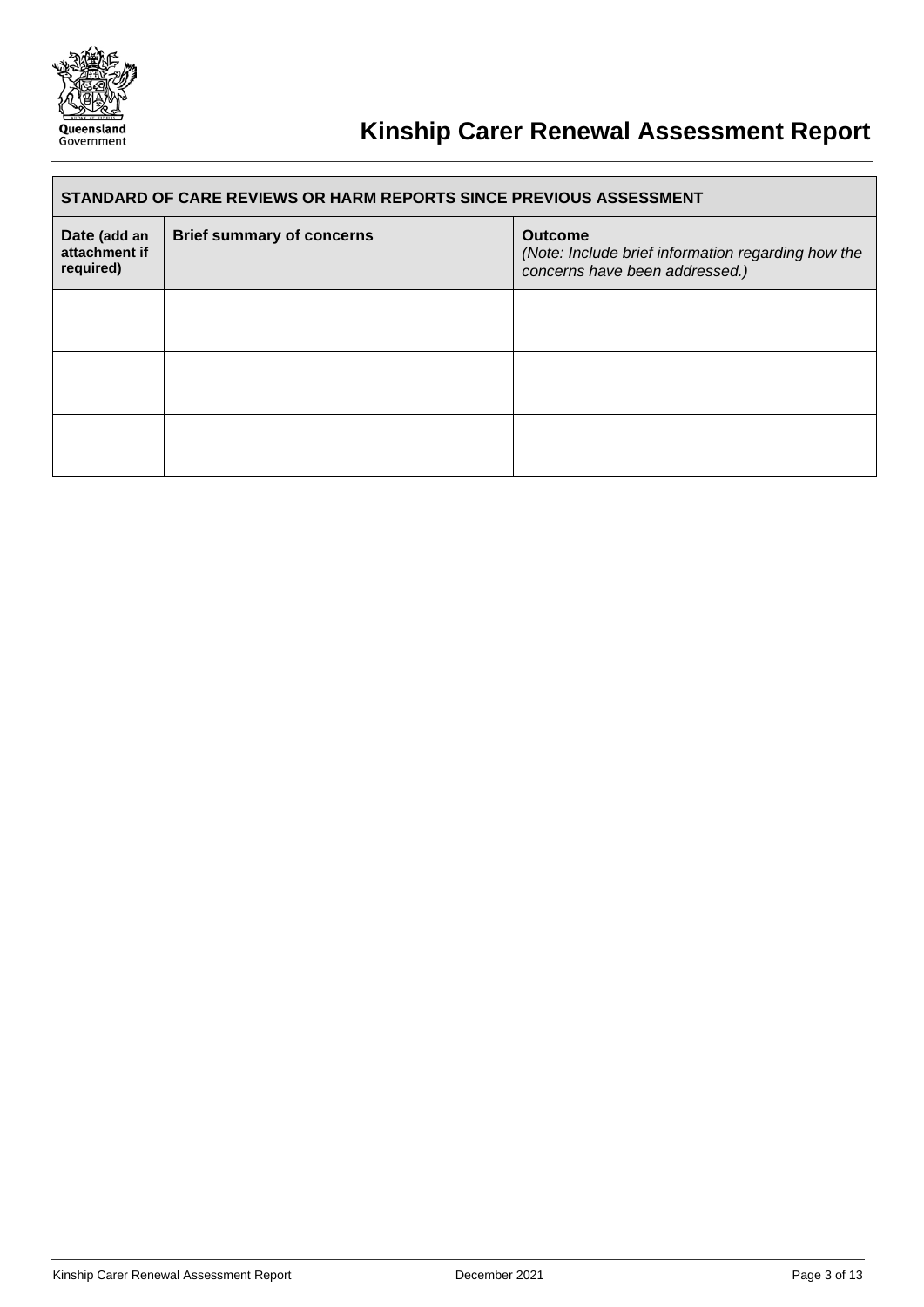

## **PART 2 – ASSESSMENT INFORMATION** *(To be completed by the assessor)*

## **ASSESSMENT INTERVIEWS AND CONSULTATION**

List **all** people interviewed for, or contacted about, this assessment (for example, the subject children, carer, children's CSO, the support worker for the carer.

*(Note: Each carer, if an approved couple, must be interviewed at least once).*

| Name and relationship to child or carer<br>(add an attachment if required) | <b>Date</b> | Location | <b>Duration</b> |
|----------------------------------------------------------------------------|-------------|----------|-----------------|
|                                                                            |             |          |                 |
|                                                                            |             |          |                 |
|                                                                            |             |          |                 |
|                                                                            |             |          |                 |
|                                                                            |             |          |                 |

| FOSTER AND KINSHIP CARE SERVICE (FKCS) CONTACT WITH THE CARER                                                        |                          |                     |  |
|----------------------------------------------------------------------------------------------------------------------|--------------------------|---------------------|--|
| FKCS contact since previous assessment (if applicable)                                                               |                          |                     |  |
| FKCS name:                                                                                                           | Frequency of<br>contact: | Type of<br>contact: |  |
| Comments (Note: Only provide comments if information provided by the FKCS is of direct relevance to the assessment.) |                          |                     |  |

**HOUSEHOLD MEMBERS AT THE TIME OF THE ASSESSMENT INTERVIEWS** *(Only complete this section if there are household members who are not included on the Form 3 APA, Part C. Household members may include adults visiting the household in specified circumstances.)*

Record **adult** household members not included in the Form 3 APA.

| Name (add an attachment if required)                                         | Date of birth | <b>Relationship to carer</b> |  |
|------------------------------------------------------------------------------|---------------|------------------------------|--|
|                                                                              |               |                              |  |
|                                                                              |               |                              |  |
| Record children (excluding subject children) not included in the Form 3 APA. |               |                              |  |
| Name (add an attachment if required)                                         | Date of birth | <b>Relationship to carer</b> |  |
|                                                                              |               |                              |  |
|                                                                              |               |                              |  |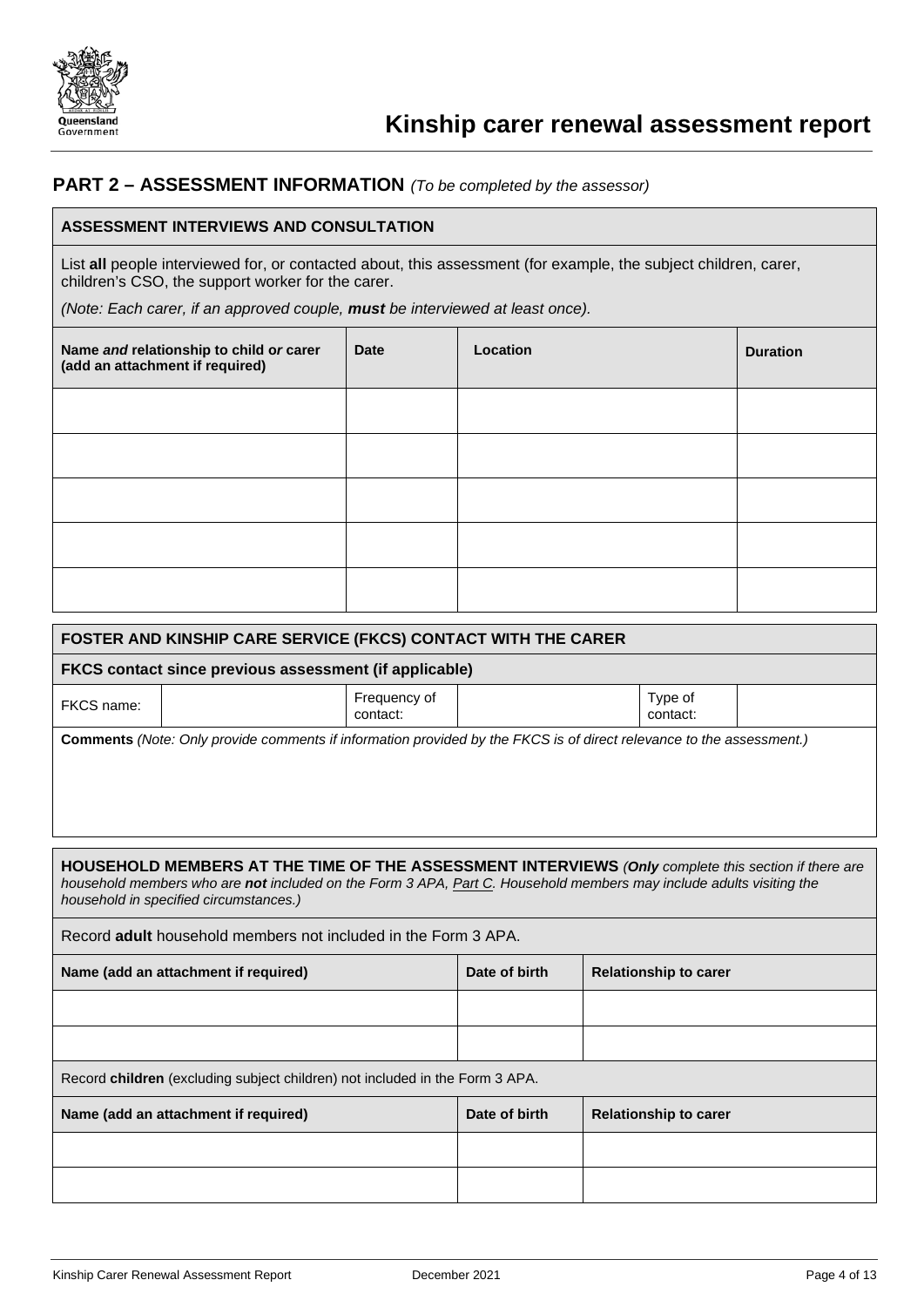

## **INTERVIEWS WITH THE SUBJECT CHILDREN**

If age and developmentally appropriate, and where an interview of the subject children is undertaken, record the reported experiences of the children in the placement to date and/or any other information provided by the children.

## **OTHER INFORMATION ABOUT THE CHILDREN**

Record details of any additional information obtained from the children's CSO, if applicable.

### **INTERVIEWS WITH THE CARER**

#### **ASSESSMENT DOMAINS**

The information presented in this section should be a **summary** of your assessment based on all information gathered and should be brief (no more than a few paragraphs per topic). Where there are two carers, information on both carers should be provided under each domain heading.

#### **The focus of the assessment is to provide:**

- information about changes since the previous assessment, where applicable (a copy of the previous assessment is to be attached as supporting information)
- examples of how the carer has:
	- demonstrated their ability to meet the statement of standards
	- provided for the safety, belonging and wellbeing of the children placed with them.

#### **Supporting evidence about the carer's suitability, provided by other persons or agencies, is also summarised and recorded under the relevant assessment domain.**

All reports and interview questionnaires should be scanned and attached to ICMS and placed on the hard copy of the carer's file.

For more detail as to the information to be included under each of the domain headings below, refer to the 'Kinship carer renewal assessment report guidelines.'

*(Note: The assessor is responsible for sharing observations and reflections with the carer during assessment interviews and giving them feedback about the conclusions being reached and incorporating relevant comments and feedback from the carer in the assessment report.)*

#### **1. Motivation to care for the children**

Provide information about the carer's current motivation (reported and observed) to care for the children.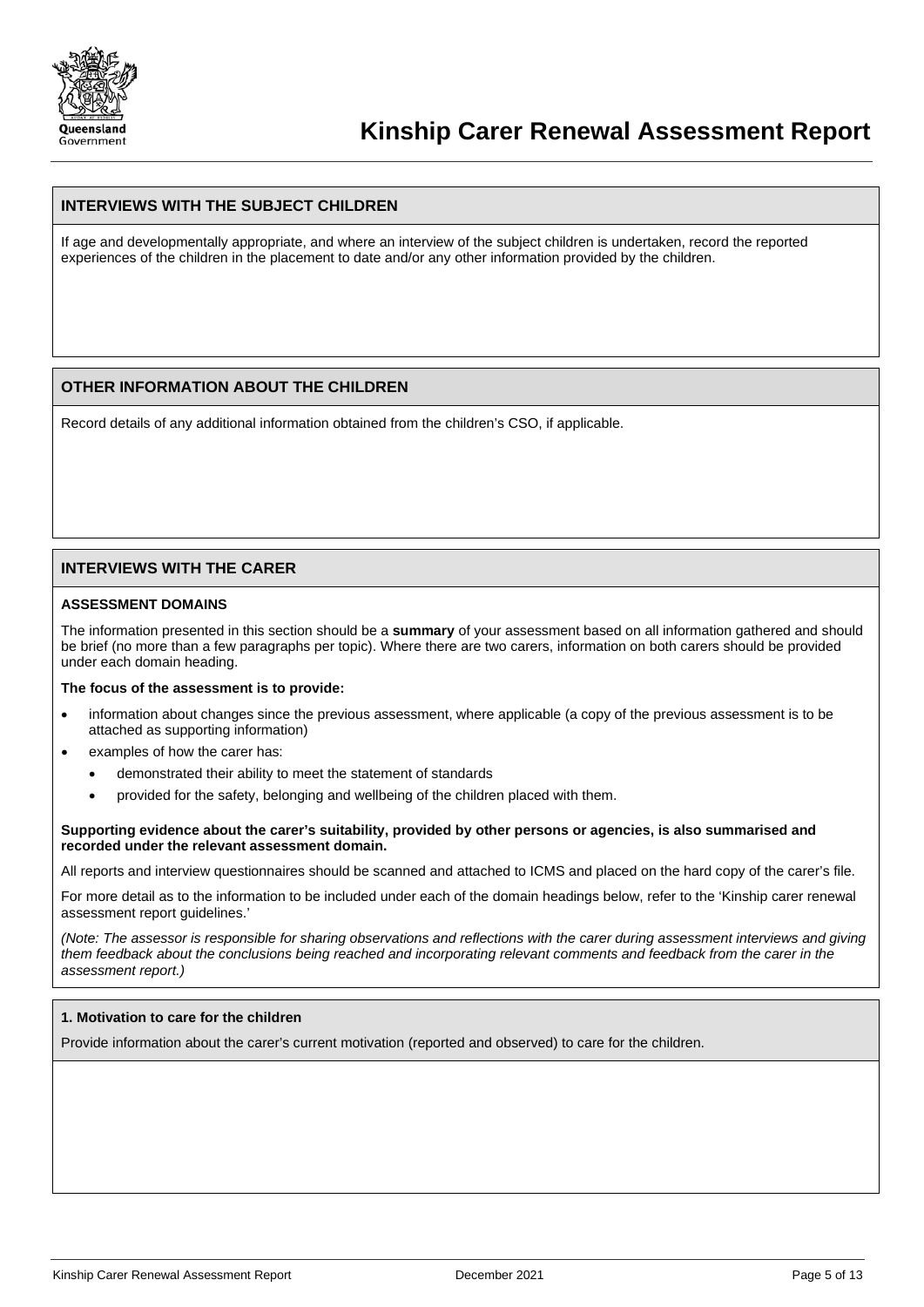

## **2. Relationship with the children**

Provide information about the relationship between the carer and the children.

## **3. Relationship with the children's family, family dynamics and family contact**

Provide information about the carer's ongoing relationship with, and expectations of, the parents and their ability to support family contact and relationships and manage family dynamics. Identify possible conflicts and stressors and include information about what supports may be required.

## **4. Family history**

Explore whether significant aspects of the family's shared history (including the carer's childhood history) are influencing the care of the children and the placement.

## **5. Parenting style**

Provide information about the carer's parenting style, including their compliance with the legal requirement under the *Child Protection Act 1999* that techniques for managing a child's behaviour must not include corporal punishment or punishment that humiliates, frightens or threatens a child.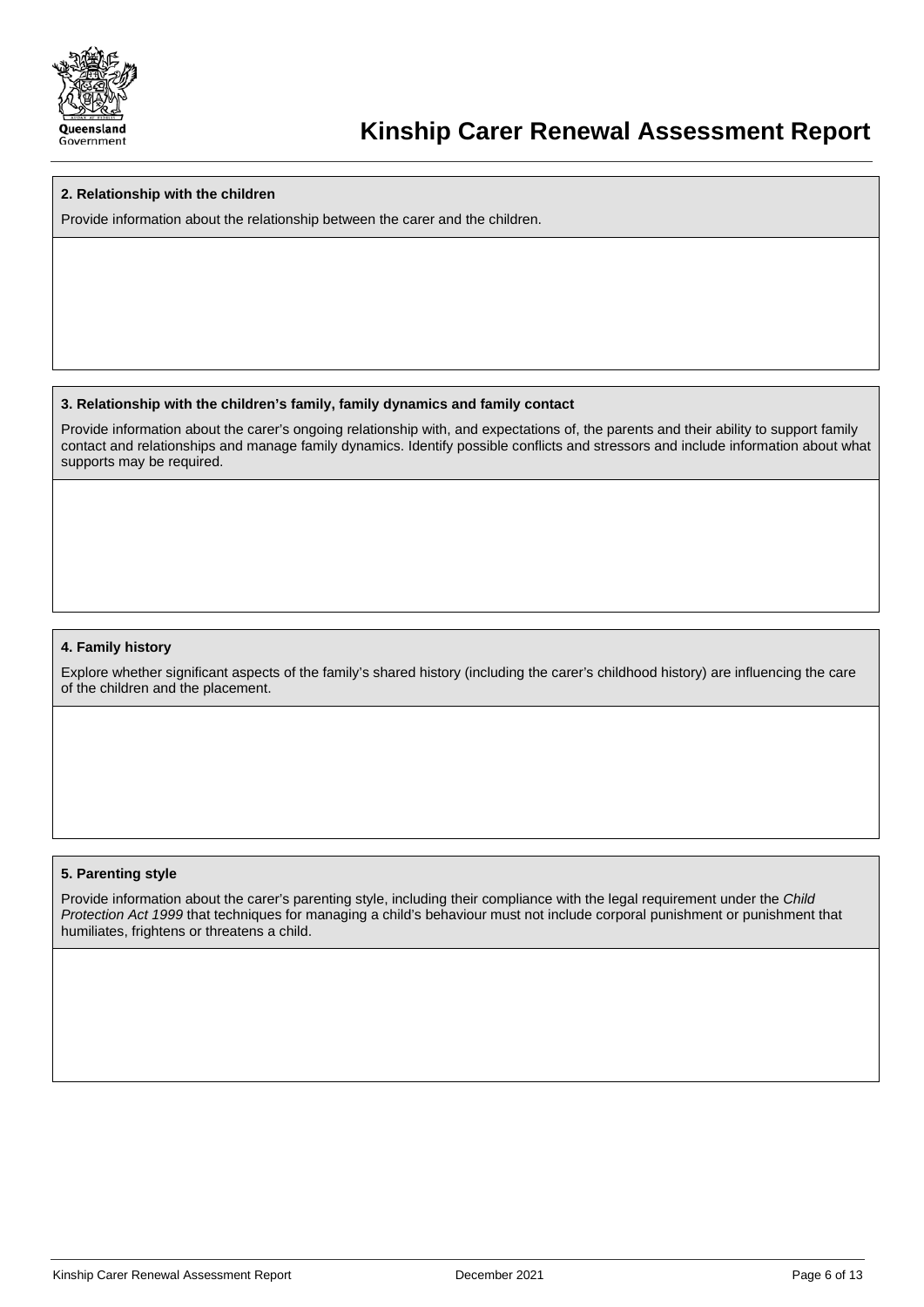

#### **6. Carers' spousal relationship**

Explore the implications of the placement for the spousal relationship and provide information about identified strengths and any relationship difficulties or stressors since the previous assessment.

#### **7. Understanding of, and attitude towards, the child protection issues and the need for the child to be placed in a care arrangement**

Discuss and provide information about the carer's current understanding of how the experience of abuse and trauma has impacted, or is impacting, the children and their demonstrated ability and willingness to ensure the safety of the children since the previous assessment.

#### **8. Carer's personal circumstances and ability to meet the specific needs of the children**

Discuss and provide information about the carer's understanding of, and demonstrated capacity to meet, the specific needs of the children (including physical, emotional, developmental and cultural needs) since the previous assessment. Where applicable, include any change in personal circumstances (since the previous assessment) and whether the change has impacted on, or is likely to impact, the children and/or the placement.

Explore any changes in the immunisation status of the carer and the children in their care – including their children.

If there has been a standard of care review or harm report since the previous assessment, provide the carer with an opportunity to discuss the process.

#### **9. Provision of regulated care services from the home.**

Provide details about other regulated care services you provide from your home eg. family day care or stand-alone services.

Please provide details of the possible impacts of the provision of this service on your ability to provide quality care to children placed with you.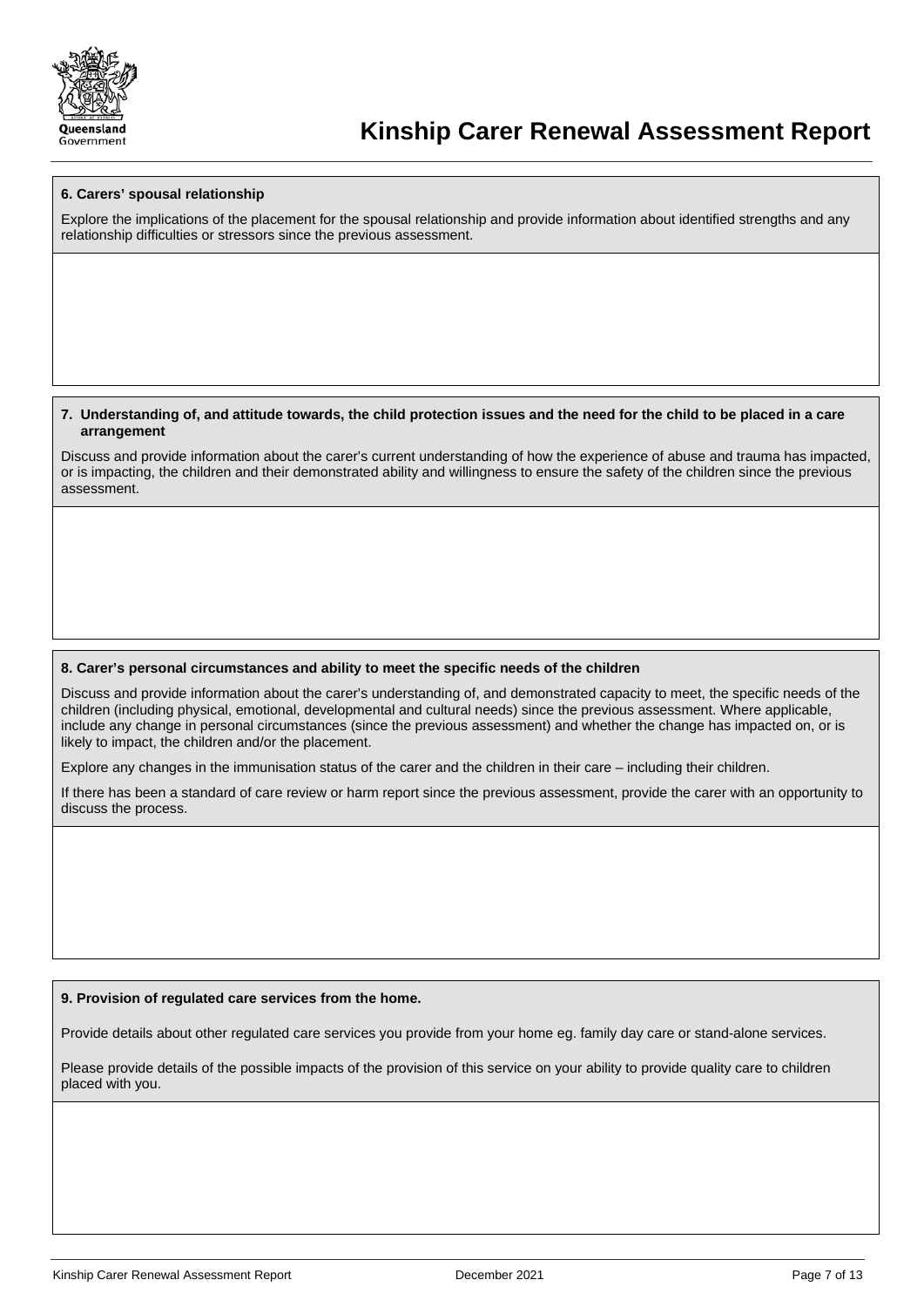

## **10. Working with Child Safety**

Explore and provide information about the carer's demonstrated attitude towards working with Child Safety since the previous assessment.

#### **11. Managing change, stress and carer support**

Discuss and document how the carer has managed changes, stress and carer support issues associated with their role as a kinship carer since the previous assessment. Consider the carer's current commitments, support systems and support needs and identify current support needs associated with the placement.

*(Note: Using an ecomap may assist the carer to consider and discuss these issues, particularly if an ecomap has not previously been developed with the carer)*

*(Note: Attach the carer's ecomap, if applicable.)*

#### **Resources required to support the care arrangement**

**List the resources required to support the appropriateness and ongoing stability of the care arrangement.** *(Note: Pending the outcome of the application, this information will be further explored during the development of the Placement agreement between Child Safety and the carer).* 

| Children                               |  |
|----------------------------------------|--|
| Carer                                  |  |
| Who will provide<br>resources/supports |  |

#### **12. Training and education**

Explore and where applicable, provide information about relevant training completed since the previous assessment, or requested by, the carer, and/or information currently requested or required by the carer in order to effectively respond to the children's specific care needs.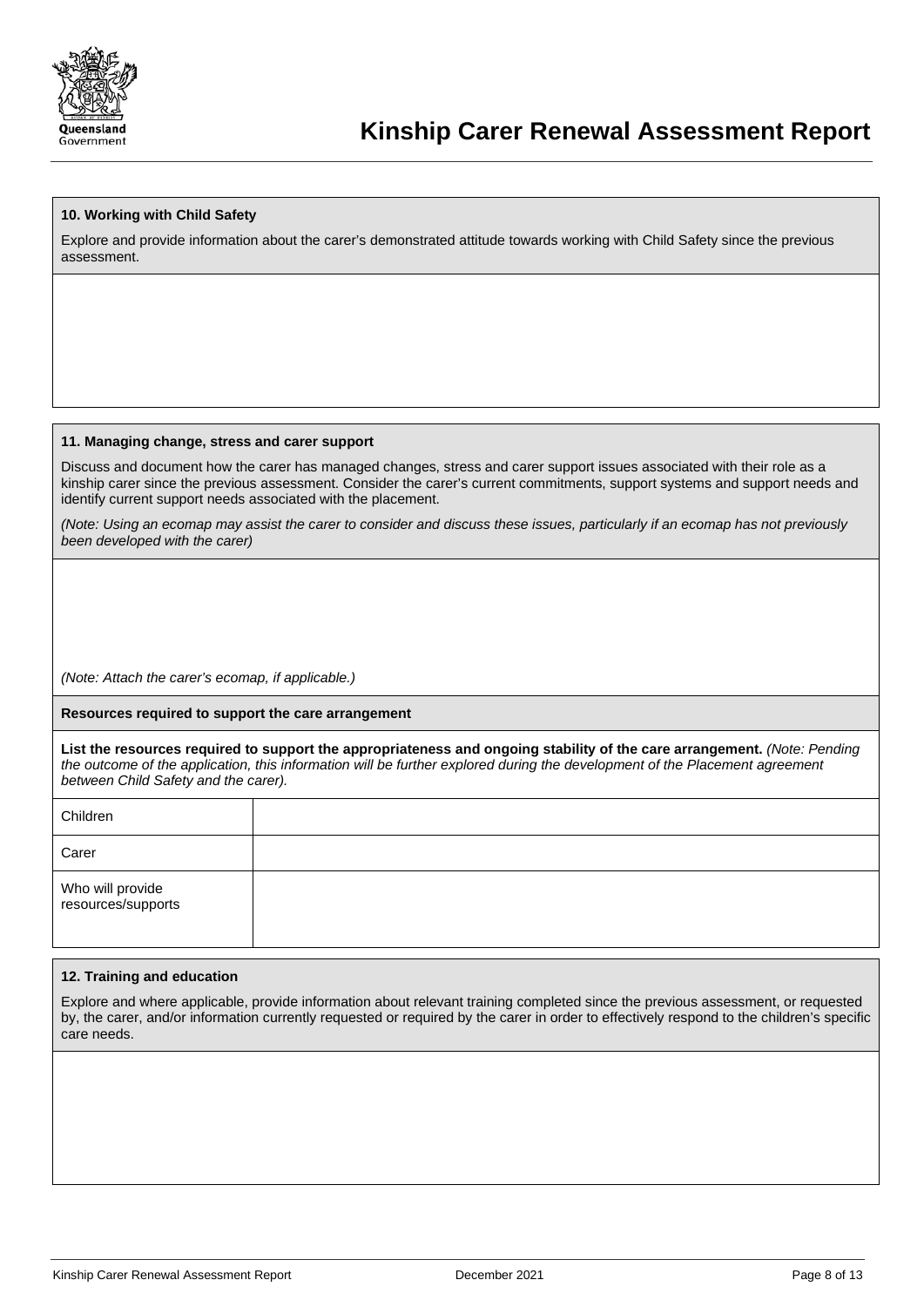

 $\mathbf{r}$ 

| <b>OTHER ASSESSMENT INFORMATION</b> (Record any other information of relevance to the assessment of the carer, if<br>applicable).                                                                                               |
|---------------------------------------------------------------------------------------------------------------------------------------------------------------------------------------------------------------------------------|
|                                                                                                                                                                                                                                 |
|                                                                                                                                                                                                                                 |
|                                                                                                                                                                                                                                 |
|                                                                                                                                                                                                                                 |
| <b>STATEMENT OF STANDARDS</b> (Provide the carer with the 'Interview resource: Statement of Standards' and discuss<br>examples of how they have met the Statement of Standards for the children since the previous assessment). |
| Were appropriate strategies for meeting the Statement of Standards implemented by the carer?                                                                                                                                    |
| $\Box$ Yes $\Box$ No                                                                                                                                                                                                            |
| <b>Comments</b>                                                                                                                                                                                                                 |
|                                                                                                                                                                                                                                 |
|                                                                                                                                                                                                                                 |
|                                                                                                                                                                                                                                 |
|                                                                                                                                                                                                                                 |
| Were any challenges identified in relation to the carer's ability to fully meet the Statement of Standards?                                                                                                                     |
| $\Box$ Yes $\Box$ No                                                                                                                                                                                                            |
| If yes, document the identified issues and comment on whether additional supports and/or resources may assist in resolving or<br>mitigating any identified challenges.                                                          |
|                                                                                                                                                                                                                                 |
|                                                                                                                                                                                                                                 |
|                                                                                                                                                                                                                                 |
|                                                                                                                                                                                                                                 |
|                                                                                                                                                                                                                                 |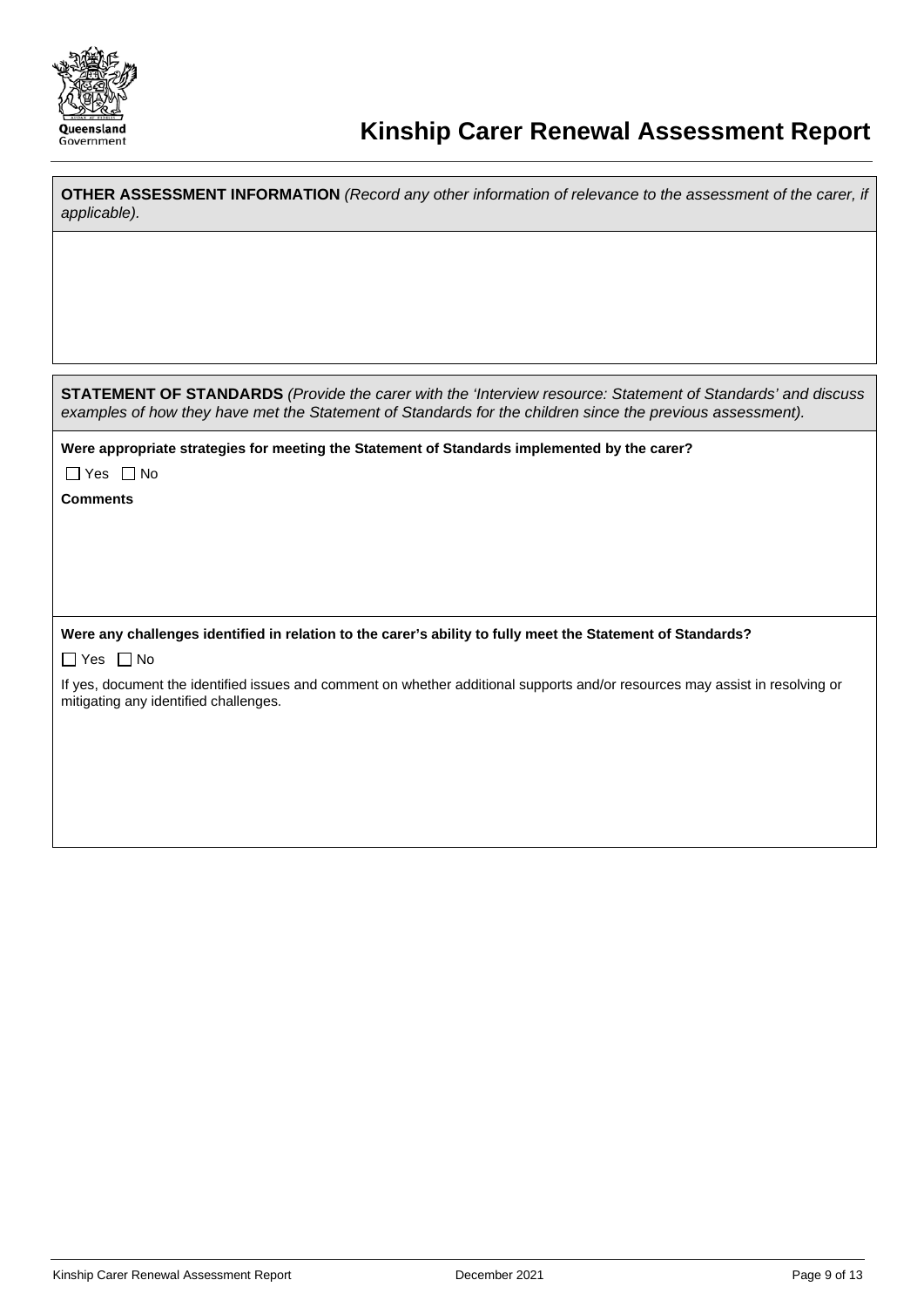

# **Kinship carer renewal assessment report**

**CHANGE IN CARER CIRCUMSTANCES** *(Provide the carer with copies of the 'Change in carer circumstances – Form 39 CCC' and ensure that the carer understands their ongoing legal obligation to report the specified changes to Child Safety (as soon as possible), by completing and returning the form to the Child Safety Service Centre.)* 

Discuss and document whether any of the specified changes have occurred since the previous assessment and if so, whether the change/s have been reported to the CSSC through the completion of the Form 39*.* Provide details of any change in carer circumstances since the previous assessment and the implications of the change, if applicable, for their role as a carer.

*(Note: The carer must complete the Form 39, if applicable. It is not sufficient for the carer or the assessor to verbally inform the CSSC of the specified change/s. Additional information regarding changes in carer circumstances may also be recorded in the relevant assessment domain).*

List any actions required by the assessor as a result of the change in carer circumstances, for example, new Household safety study or the completion of a Carer applicant health and wellbeing questionnaire or Medical checks.

## **REFEREE CHECKS**

#### **Are any concerns raised by the referees?**

 $\Box$  Yes  $\Box$  No

If yes, record the concerns discussed with the applicant and the outcome of discussions.

## **MEDICAL CHECKS**

### **Are any concerns raised by the doctor or other medical professional?**

 $\Box$  Yes  $\Box$  No

If yes, record the concerns discussed with the carer and the outcome of discussions.

*(Note: Additional information may also be recorded in the relevant assessment domain.)*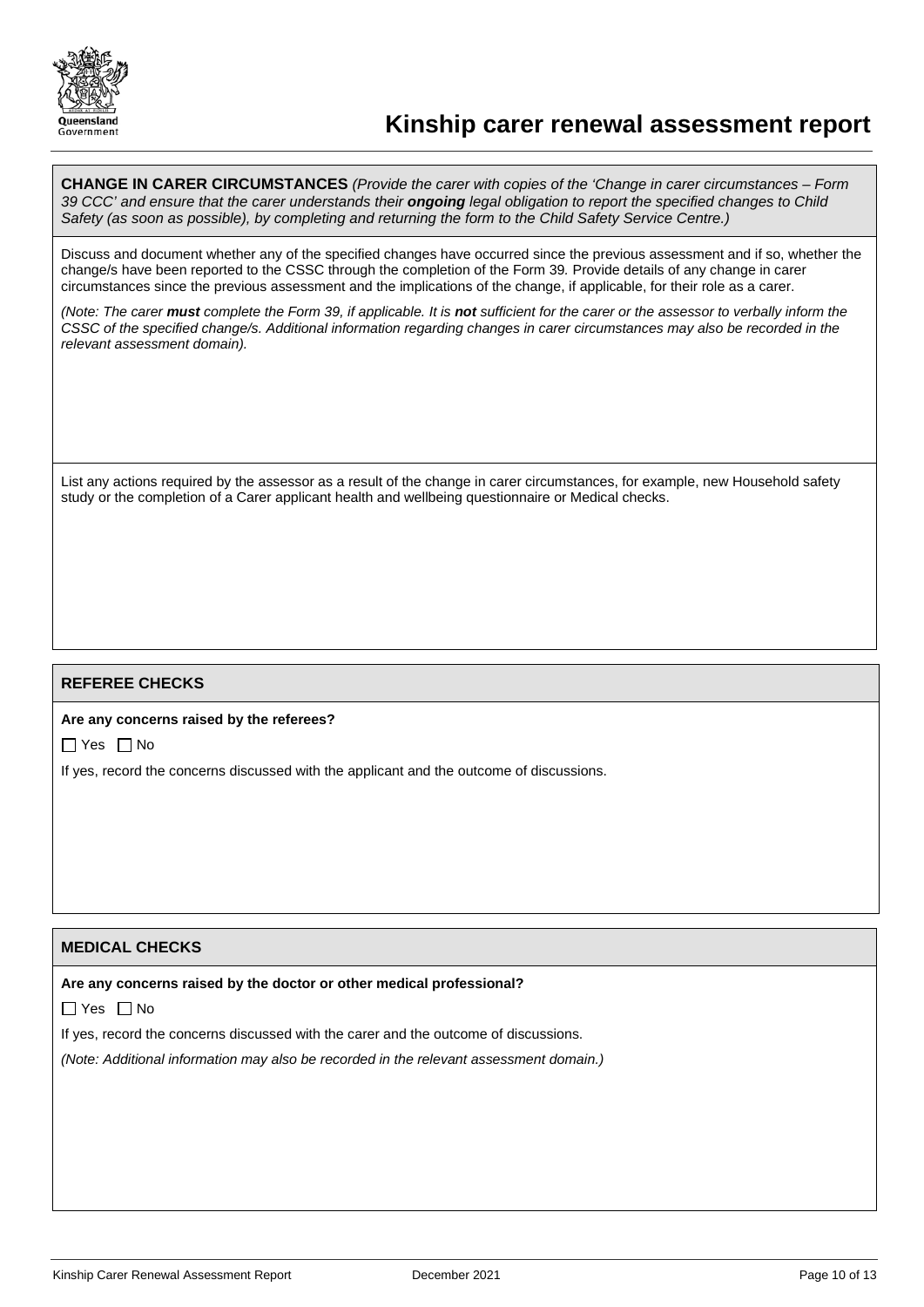

# **Kinship Carer Renewal Assessment Report**

| <b>SOURCES OF INFORMATION</b>                         |                  |                |  |
|-------------------------------------------------------|------------------|----------------|--|
| <b>Mandatory information</b>                          | <b>Completed</b> | <b>Comment</b> |  |
| Interviews with carer                                 |                  |                |  |
| Personal history checks                               |                  |                |  |
| Household safety study                                | $\mathcal{L}$    |                |  |
| <b>Referee Checks</b>                                 |                  |                |  |
| Carer applicant health and wellbeing<br>questionnaire |                  |                |  |
| Medical checks                                        |                  |                |  |
| <b>Discretionary information</b>                      | <b>Completed</b> | <b>Comment</b> |  |
| Training outcomes                                     |                  |                |  |
| Other (please specify)                                |                  |                |  |

## **PART 3 – RECOMMENDATION AND RATIONALE** *(To be completed by the assessor)*

## **ANALYSIS OF STRENGTHS AND SUPPORT NEEDS**

### **What are the strengths/benefits of the care arrangement for the children?**

*(Note: Consider the carer's responses to the assessment domains in the context of their demonstrated ability to meet the Statement of standards since the previous assessment).*

#### **What are the vulnerabilities/risks of the care arrangement for the children?**

*(Note: Consider the carer's responses to the assessment domains in the context of their demonstrated ability to meet the Statement of standards since the previous assessment).*

**What support/s could be implemented to resolve or mitigate identified vulnerabilities or risks?**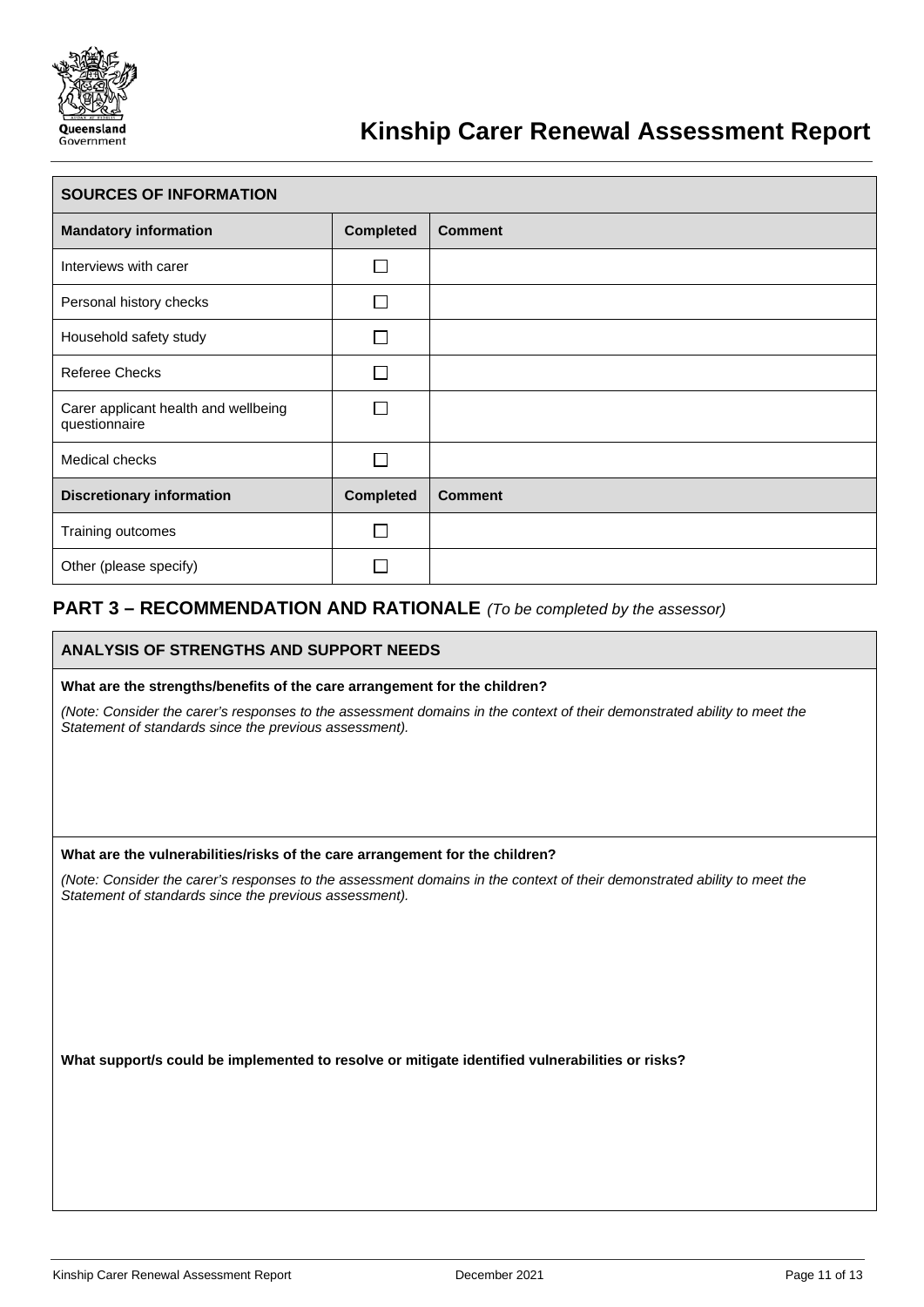

| <b>RECOMMENDATION AND REASONS</b>                                                                                                                                  |                                                                                                                                                                        |                             |  |  |  |
|--------------------------------------------------------------------------------------------------------------------------------------------------------------------|------------------------------------------------------------------------------------------------------------------------------------------------------------------------|-----------------------------|--|--|--|
| Are you satisfied that, in accordance with section 135 of the Child Protection Act 1999 and<br>section 23 of the Child Protection Regulation 2011, that the carer: |                                                                                                                                                                        |                             |  |  |  |
| 1.                                                                                                                                                                 | is a suitable person to be an approved kinship carer, and all members of the carer's household are<br>suitable persons to associate on a daily basis with children and | $\Box$ Yes $\Box$ No        |  |  |  |
| 2.                                                                                                                                                                 | is kin to the child and                                                                                                                                                | l IYes<br>l IN <sub>o</sub> |  |  |  |
| 3.                                                                                                                                                                 | is able to meet the standards of care in the Statement of Standards and                                                                                                | $\Box$ Yes<br>$\Box$ No     |  |  |  |
| 4.                                                                                                                                                                 | is able to help in appropriate ways towards achieving plans for the child's protection and                                                                             | $\Box$ No<br>∏ Yes          |  |  |  |
| 5.                                                                                                                                                                 | the carer and each adult member of the carer's household have a current positive prescribed notice or<br>current positive exemption notice and                         | $\Box$ Yes<br>$\Box$ No     |  |  |  |
| 6.                                                                                                                                                                 | does not pose a risk to the child's safety and                                                                                                                         | $\Box$ Yes<br>$\Box$ No     |  |  |  |
| 7.                                                                                                                                                                 | is able and willing to protect the child from harm and                                                                                                                 | $\Box$ No<br>l IYes         |  |  |  |
| 8.                                                                                                                                                                 | is able and willing to care for the child in a way consistent with the principles for administering the Act<br>and                                                     | Yes   INo                   |  |  |  |
| 9.                                                                                                                                                                 | has completed any training reasonably required by the chief executive to ensure the person is able to<br>properly care for a child.                                    | l IYes<br>  No              |  |  |  |
| Are you satisfied that the carer has met the following criteria for suitability/approval?                                                                          |                                                                                                                                                                        |                             |  |  |  |
| 1.                                                                                                                                                                 | Ability to identify personal experiences, background, current family dynamics and lifestyle, and reflect on<br>how these are relevant to caring for a child in care.   | $\Box$ Yes $\Box$ No        |  |  |  |
| 2.                                                                                                                                                                 | Ability to provide a safe and stable living environment that is free from harm or risk of harm.                                                                        | $\Box$ No<br>l IYes         |  |  |  |
| 3.                                                                                                                                                                 | Ability to provide a nurturing environment that contributes to a child's positive self-regard.                                                                         | $\Box$ No<br>$\Box$ Yes     |  |  |  |
| 4.                                                                                                                                                                 | Ability to work as part of a team that includes the child, their family, Child Safety and other relevant<br>service providers.                                         | ∏ Yes<br>$\Box$ No          |  |  |  |

**Do you recommend the carer for approval?** (Note: You must make reference to the carer's suitability to be approved as a kinship carer in accordance with section 135 of the *Child Protection Act 1999* and section 23 of the Child Protection Regulation 2011.)

YesNo

**Reasons for recommendation**

**Are conditions considered necessary for inclusion on the certificate of approval?** 

 $\Box$  Yes  $\Box$  No

**Comments** *(Note: Include rationale for proposed conditions, if 'yes' is selected.)*